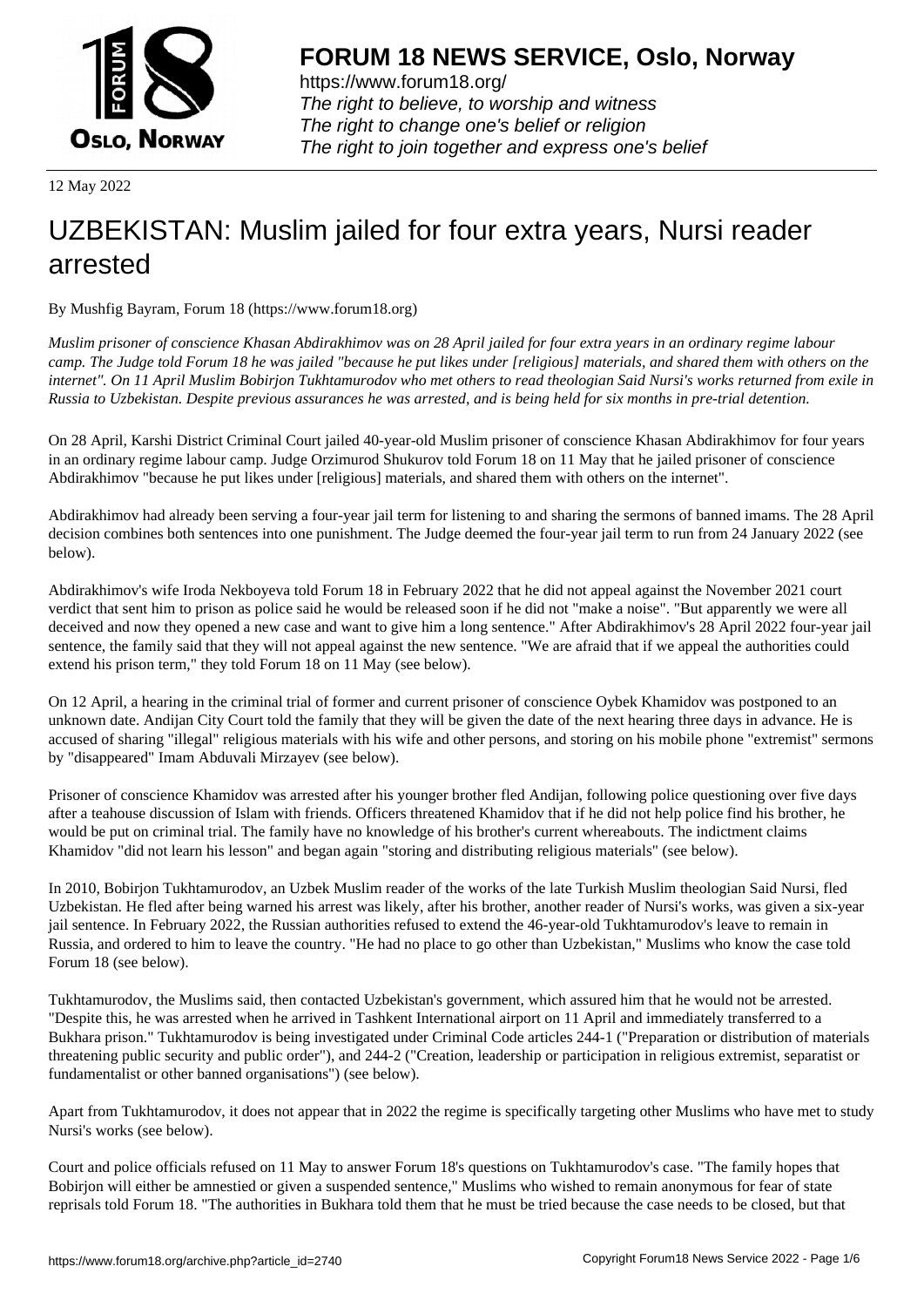On 12 May, Ellikala District Criminal Court held the opening session in the criminal trial of Doctor Alimardon Sultonov, a devout Muslim known for discussing freedom of religion and belief issues. He faces charges under five different Criminal Code articles, and if convicted faces a possible maximum 10-year jail term. Judge Orazbay Maulenov set the next hearing for 20 May (see below).

The National Guard arrested Sultonov on 18 January 2022. His family stated that he was arrested "for criticising President Mirziyoyev, state-appointed imams and other officials". Police also stated that they had warned Dr Sultonov that he should stop doing this, but he carried on (see below).

Khasan Abdirakhimov given extra four years in prison

On 28 April, Karshi District Criminal Court jailed Muslim prisoner of conscience Khasan Doniyorovich Abdirakhimov (born 18 October 1981) for four years in an ordinary regime labour camp. Judge Orzimurod Shukurov also with the same decision (seen by Forum 18) ordered the confiscation of Abdirakhimov's computer and mobile phones.

Judge Shukurov told Forum 18 on 11 May that he jailed prisoner of conscience Abdirakhimov "because he put likes under [religious] materials, and shared them with others on the internet".

Abdirakhimov had already been serving a four-year jail term (see below). The 28 April decision combines both sentences into one punishment. The Judge deemed the four-year jail term to run from 24 January 2022.

Prisoner of conscience Abdirakhimov faced charges under Criminal Code Article 244-1, Part 3 (d) (https://www.forum18.org/archive.php?article\_id=2699) ("Production, storage, distribution or display of materials containing a threat to public security and public order" "using the mass media or telecommunication networks, as well as the world wide web"). His trial began on 1 April (https://www.forum18.org/archive.php?article\_id=2730).

On 26 January 2022, the same charges Adirakhimov faced were used to jail Muslim prisoner of conscience Fazilkhoja Arifkhojayev (https://www.forum18.org/archive.php?article\_id=2716) for seven and half years in a labour camp for criticising state-appointed imams.

Prisoner of conscience Abdirakhimov had on 26 January 2021 been sentenced to four years' restricted freedom (https://www.forum18.org/archive.php?article\_id=2719) under Criminal Code Article 244-2 (https://www.forum18.org/archive.php?article\_id=2699) ("Creation, leadership or participation in religious extremist, separatist, fundamentalist or other banned organisations") for listening to and sharing with others the sermons of banned imams.

Such claims of listening to sermons were used to jail in March 2020 four young men (https://www.forum18.org/archive.php?article\_id=2575) who were interested in Islam. Also, a police agent provocateur tried to get the four men to support terrorism. After this failed, Tashkent City Criminal Court jailed three of the men for between five and six years. Despite telling the Court that their "confessions" were extorted by torture, "this was totally ignored".

On 22 November 2021, police took Abdirakhimov into custody, and three days later the January 2021 restricted freedom sentence, where he lived at home under a curfew, was changed to a prison term (https://www.forum18.org/archive.php?article\_id=2719). Police claimed he had violated his curfew restrictions.

In late January 2022, Kashkadarya Regional Police opened a new criminal case against prisoner of conscience Abdirakhimov. His wife Iroda Nekboyeva told Forum 18 in February 2022 (https://www.forum18.org/archive.php?article\_id=2719) that he did not appeal against the November 2021 court verdict that sent him to prison as police said he would be released soon if he did not "make a noise". "But apparently we were all deceived and now they opened a new case and want to give him a long sentence."

After Abdirakhimov's 28 April four-year jail sentence, the family said that they will not appeal against the new sentence. "We are afraid that if we appeal the authorities could extend his prison term," they told Forum 18 on 11 May.

Judge Shukurov through the defence lawyer warned the family not to file an appeal, a Muslim who knows the case and the family, who wishes to remain anonymous for fear of state reprisals, told Forum 18 on 11 May. Judge Shukurov on 11 May adamantly denied this, telling Forum 18 that "they can still appeal during the next 20 days, however I cannot guarantee what a higher court will decide."

Any appeal would be heard at Kashkadarya Regional Court. The verdict does not go into force until any appeal has been heard or the deadline for an appeal to be lodged has passed.

Prisoner of conscience Abdirakhimov has not yet been sent to a labour camp to serve his sentence and is still being held in Karshi's Investigation Prison No. 5. Its address is: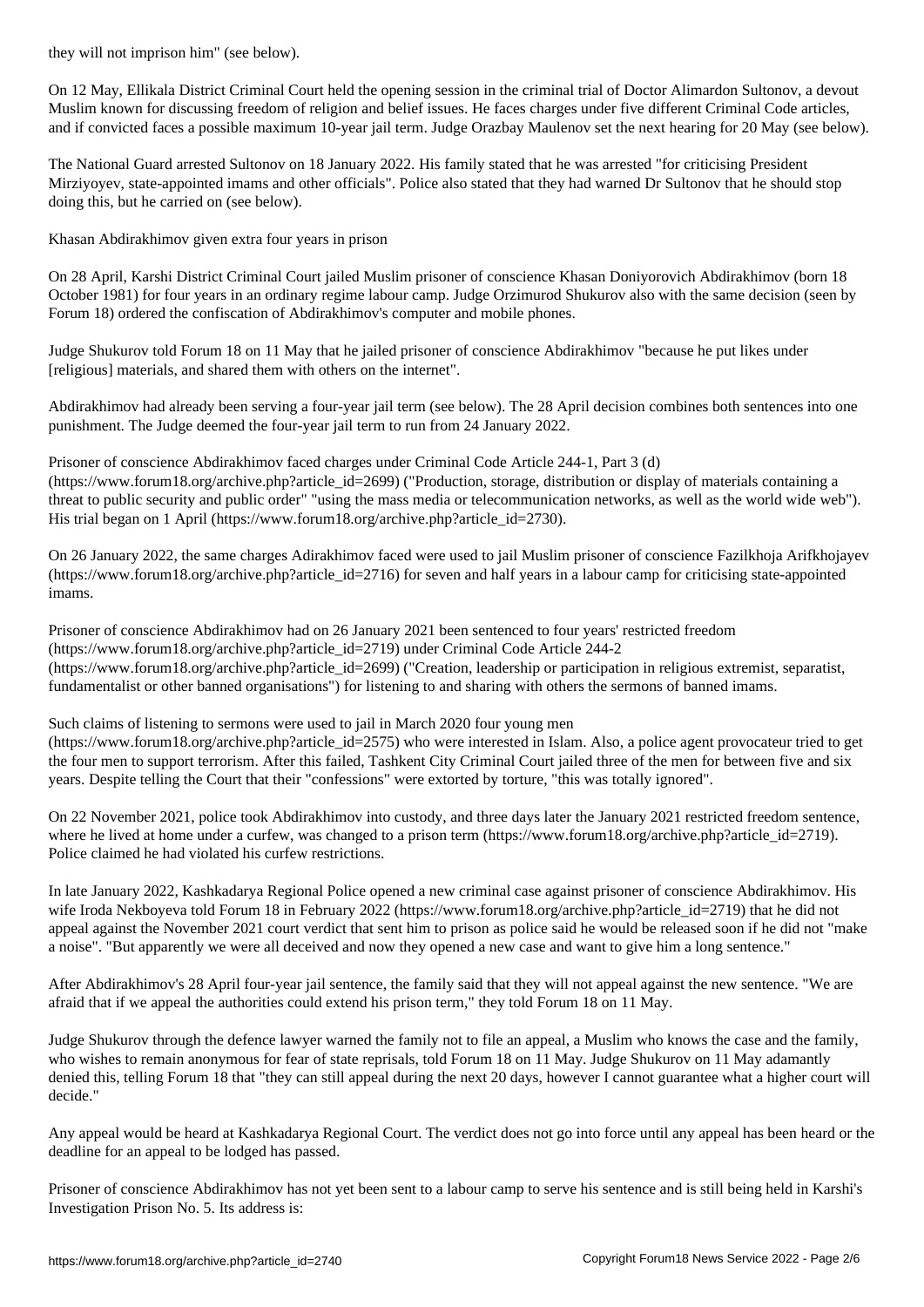Kashkadarya viloyati

Karshi tumani

Shayxali qurqoni

IIB JIEB 5-sonli tergov xibisxonasi

Trial of prisoner of conscience Oybek Khamidov postponed

On 12 April, a hearing in the criminal trial of former and current prisoner of conscience Oybek Khamidov was postponed to an unknown date. Andijan City Court told the family that they will be given the date of the next hearing three days in advance, they told Forum 18 on 11 May.

Arrested on 17 January, Khamidov is on trial on accusations of sharing "illegal" religious materials with his wife and other persons, and storing on his mobile phone "extremist" sermons by "disappeared" Imam Abduvali Mirzayev. He faces charges under Criminal Code Article 244-1, Part 3 (d) (https://www.forum18.org/archive.php?article\_id=2699) ("Production, storage, distribution or display of materials containing a threat to public security and public order" "using the mass media or telecommunication networks, as well as the world wide web"). Andijan City Court began hearing the case on 28 March (https://www.forum18.org/archive.php?article\_id=2730).

Khamidov is on trial after his younger brother fled Andijan, following police questioning over five days after a teahouse discussion of Islam with friends. Officers threatened Khamidov that if he did not help police find his brother, he would be put on criminal trial  $(\text{https://www.forum18.org/architecture.php?article id=2730).}$  The family have no knowledge of his brother's current whereabouts. The indictment claims Khamidov "did not learn his lesson" and began again "storing and distributing religious materials".

Prisoner of conscience Khamidov's prison address is:

Uzbekistan

Andijon viloyati

Andijon shaxri

Jazoni ijro etish departamentinin

3 sonli tergov xibisxonasi

Eski ush kuchasi 202 uy 3

Oybek Dilshod ogli Khamidov

Muslim fugitive arrested, given six months' pre-trial detention

In 2010, Bobirjon Baratovich Tukhtamurodov (born 9 July 1975), an Uzbek Muslim reader of the works of the late Turkish Muslim theologian Said Nursi, fled Uzbekistan. He fled after being warned his arrest was likely, after his brother, another reader of Nursi's works, was given a six-year jail sentence.

The Russian authorities then arrested him after a request from Uzbekistan (https://www.forum18.org/archive.php?article\_id=1490).

In 2021, Police in Bukhara put up Wanted posters of Tukhtamurodov in the neighbourhood of the city where his family lives. The posters described him as an "extremist" and offered an unspecified reward for those helping to locate him.

In February 2022, the Russian authorities refused to extend Tukhtamurodov's leave to remain in Russia, and ordered to him to leave the country. "He had no place to go other than Uzbekistan," Muslims who know the case told Forum 18.

Tukhtamurodov, the Muslims said, then contacted Uzbekistan's government, which assured him that he would not be arrested. "Despite this, he was arrested when he arrived in Tashkent International airport on 11 April and immediately transferred to a Bukhara prison."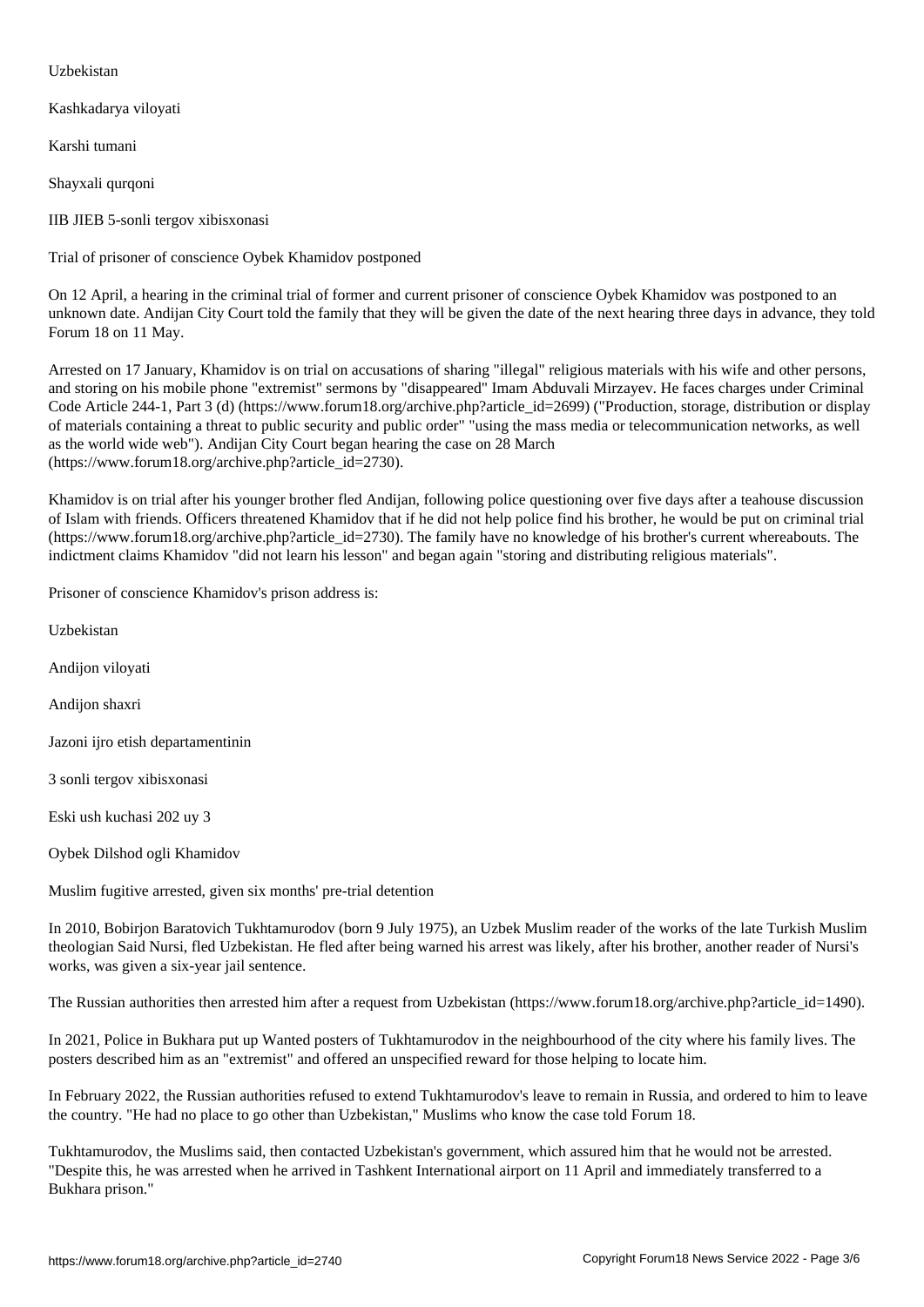("Preparation of materials threatening public security and public order  $\mu$  and  $\mu$   $\mu$   $\mu$   $\mu$ participation in religious extremist, separatist or fundamentalist or other banned organisations").

On 25 December 2019, the Religious Affairs Committee (https://www.forum18.org/archive.php?article\_id=2699) harshened the existing severe state censorship system for all religious texts by approving an updated list of "extremist" texts, including all texts by the late Turkish theologian Said Nursi (https://www.forum18.org/archive.php?article\_id=2699). In the past Muslims who met to study Nursi's works have been jailed, but all the known Nursi reading prisoners of conscience were freed by 2017 (https://www.forum18.org/archive.php?article\_id=2341).

Apart from Tukhtamurodov, it does not appear that in 2022 the regime is specifically targeting other Muslims who have met to study Nursi's works.

Bukhara Region Police "Struggle with Extremism and Terrorism Department"

(https://www.forum18.org/archive.php?article\_id=2699) is leading the investigation into Tukhtamurodov after Bukhara City Criminal Court gave him six months' pre-trial detention on 6 May. Court officials refused on 11 May to answer Forum 18's questions on the case, including why prisoner of conscience Tukhtamurodov was arrested and imprisoned when he was assured this would not happen.

Officials claimed on 11 May that the head of Bukhara Region Police "Struggle with Extremism and Terrorism Department", Colonel Sayfiddin Mukhamedov, was busy. His Deputy, Lieutenant Colonel Akbar Bafoyev, put the phone down as soon as Forum 18 introduced itself the same day. Subsequent calls went unanswered.

"The family hopes that Bobirjon will either be amnestied or given a suspended sentence," Muslims who wished to remain anonymous for fear of state reprisals told Forum 18. "The authorities in Bukhara told them that he must be tried because the case needs to be closed, but that they will not imprison him."

Prisoner of conscience Tukhtamurodov's prison address is:

Uzbekistan

Buxoro viloyati

4-sonli tergov hibsxonasi

Buxoro shahri, Afrosiyob ko'chasi 96

Tukhtamurodov Bobirjon Baratovich

Charged in Russia in 2017, charges dropped in 2018

Along with Russian Muslims, Tukhtamurodov was in 2017 charged with being a "participant" in meetings to read Nursi's works (https://www.forum18.org/archive.php?article\_id=2339). However, in 2018 Russian prosecutors closed the case (https://www.forum18.org/archive.php?article\_id=2373).

European Court's earlier concern about potential extradition to Uzbekistan

In 2014, Bobirjon Tukhtamurodov appealed to the European Court of Human Rights (ECtHR) in Strasbourg to protect himself from extradition to Uzbekistan, fearing that he would face torture if returned there. In its final judgment on 12 February 2015 (Application No. 21762/14 (https://hudoc.echr.coe.int/eng?i=001-152504)), the ECtHR ruled that there was no longer a need to consider Tukhtamurodov's case as, on 4 September 2014, the Russian authorities had renewed his temporary refugee status in Russia for a further year.

At the same time, the ECtHR expressed its continuing concern about any possible extradition to a country where torture is feared. The Court pointed to Article 3 of the European Convention for the Protection of Human Rights and Fundamental Freedoms ("No one shall be subjected to torture or to inhuman or degrading treatment or punishment").

"The Court reiterates that expulsion by a Contracting State may give rise to an issue under Article 3, and hence engage the responsibility of that State under the Convention, where substantial grounds have been shown for believing that the individual concerned, if deported, faces a real risk of being subjected to treatment contrary to Article 3," the ECtHR noted.

After Russia's expulsion from the Council of Europe for its renewed invasion of Ukraine, on 22 March 2022 the ECtHR declared that Russia will formally leave the jurisdiction of the European Convention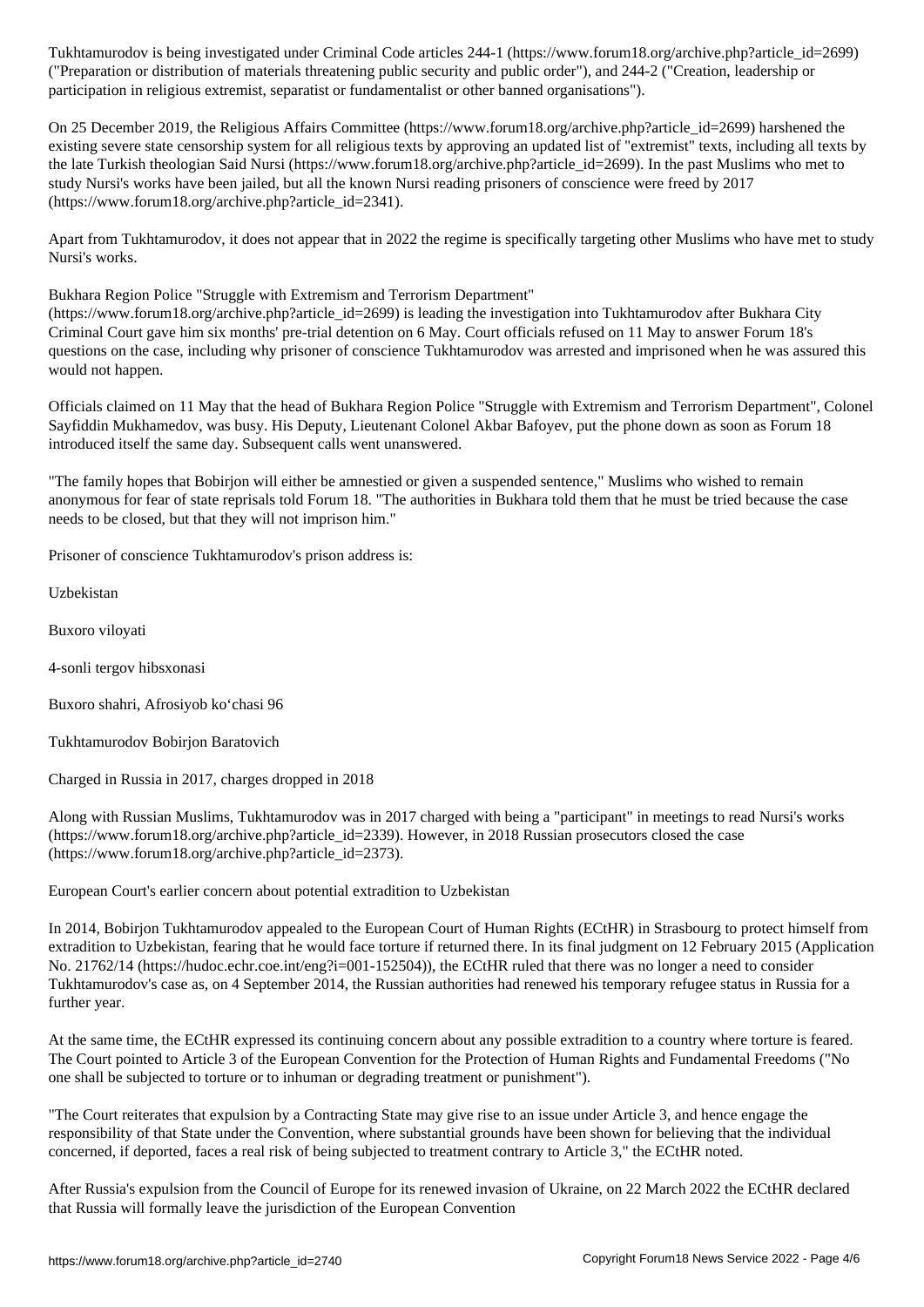An ECtHR spokesperson told Forum 18 on 11 April that the Court will continue to examine cases lodged against Russia (https://www.forum18.org/archive.php?article\_id=2731) before 16 September 2022. The Court will also examine cases lodged within four months of 16 September 2022, provided domestic legal remedies have been exhausted before 16 September 2022.

Sultonov's trial began on 12 May

On 12 May, Judge Orazbay Maulenov of Ellikala District Criminal Court held the opening session in the criminal trial of Doctor Alimardon Sultonov, a devout Muslim known for discussing freedom of religion and belief issues. He faces charges under five different Criminal Code articles (https://www.forum18.org/archive.php?article\_id=2730), and if convicted faces a possible maximum 10-year jail term. The Judge set the next hearing for 20 May.

Prisoner of conscience Sultonov, his family said, refused to use state provided lawyers as he does not trust them, and cannot afford a lawyer. Nodirakhon (who refused to give her last name), Judge Maulenov's Assistant told Forum 18 on 11 May that the hearing would be postponed if Sultonov is not represented by a lawyer. However, a temporary lawyer came from Tashkent to represent Sultonov at the opening hearing, but is unlikely to be able to represent him throughout the trial.

The Judge heard Sultonov's previous trial, and on 24 November 2020 gave him a 14-month restricted freedom sentence (https://www.forum18.org/archive.php?article\_id=2626).

The National Guard arrested Sultonov on 18 January 2022 (https://www.forum18.org/archive.php?article\_id=2730). His family stated that he was arrested "for criticising President Mirziyoyev, state-appointed imams and other officials" (https://www.forum18.org/archive.php?article\_id=2716). Police also stated that they had warned Dr Sultonov that he should stop doing this, but he carried on.

Karakalpakstan Interior Ministry Lieutenant Colonel Gairat Kulymbetov of the Investigation of Special Crimes Department, who led the pre-trial investigation, refused to talk about the case. He put the phone down when Forum 18 introduced itself on 11 May and did not answer subsequent calls.

Although Sultonov could pray in prison during the Muslim holy month of Ramadan, he was not able to keep the fast as the prison's evening meal was served before the fast should be broken, his family told Forum 18 on 11 May. (Ramadan in Uzbekistan in 2022 started on the evening of 1 April and ended with the festival of Uraza Bayram or Id al-Fitr from the evening of 2 May.)

Urazbay Kurbanbayev, Chief of the Nukus detention prison where Sultonov is kept, refused to discuss Sultonov's difficulties in prison. "I cannot talk to you on his situation, you need to ask the central state agencies in Tashkent," Kurbanbayev said without specifying which state agencies. He then refused to discuss the case more with Forum 18.

Prisoner of conscience Sultonov's prison address is:

Uzbekistan

Karakalpakstan

Nukus shahri

Mir ko'chasi

Jazoni ijro etish departamentinin

Tergov xibisxonasi No. 2

(END)

Full reports on freedom of thought, conscience and belief in Uzbekistan (https://www.forum18.org/archive.php?query=&religion=all&country=33)

For more background, see Forum 18's Uzbekistan religious freedom survey (https://www.forum18.org/archive.php?article\_id=2699)

Forum 18's compilation of Organisation for Security and Co-operation in Europe (OSCE) freedom of religion or belief commitments (https://www.forum18.org/archive.php?article\_id=1351)

Follow us on Twitter @Forum\_18 (https://twitter.com/forum\_18)